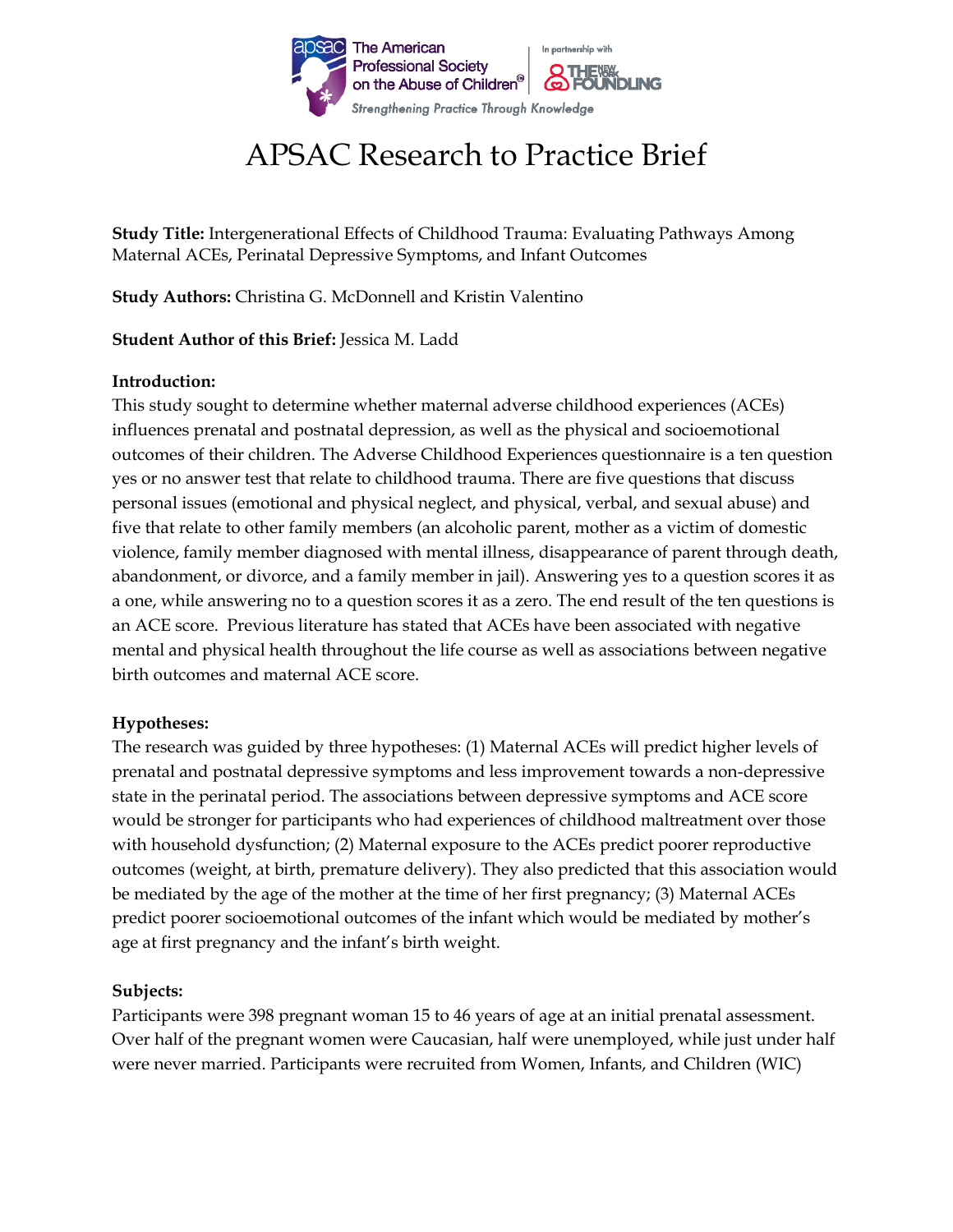offices in a Midwestern city. The subjects were assessed twice: prenatally and at a 6-month postnatal follow-up.

### **Findings:**

There were three major findings from this study. First, there are positive associations between both childhood maltreatment and household dysfunction with prenatal depressive symptoms. Only childhood maltreatment was positively correlated with maternal postnatal depressive symptoms at the 6-month mark. Second, childhood household dysfunction of the mothers was significantly negatively correlated with maternal age at first pregnancy. Birth weight was positively correlated with maternal age at first pregnancy and negatively correlated with infant socioemotional symptoms, creating an indirect relationship between maternal child household disfunction and infant maladaptive socioemotional symptoms. Third, childhood maltreatment of the mother was associated with high levels of maladaptive socioemotional symptoms in children at 6 months. Findings support those of other studies, which show that maternal childhood maltreatment and household dysfunction increase the risk of depressive symptoms and poor functioning in young children. The age of the mother at the time of her first pregnancy is also associated with a history of childhood trauma as well as adverse reproductive outcomes. Other known risk factors for adverse birth outcomes such as African American race need to be considered as well. This helps to conclude the transitive relationship of maternal trauma in childhood to negative health outcomes for their own children.

#### **Recommendation:**

Future research on risk and resilience can help to understand the relationship between childhood trauma and its effects later in life as well as birth outcomes of children whose mothers have a high ACE score. With further research, interventions can be planned, creating positive outcomes such as less stress and lower depression scores. Maternal ACEs should be considered during prenatal and postnatal care for both mother and child. This can be done by administering the ACE questionnaire during prenatal appointments. With this information, the mother can be educated on previous outcomes so that she can be aware of her predisposition to them. Since depression scores are related to ACEs, it is important to monitor this.

Psychoeducation is also crucial for pregnant women and young mothers with significant ACEs. Education can enhance outcomes of more positive mental health as well as better pregnancy outcomes (eg. stress from ACEs impacting low birth weight). If mothers are educated about the risk factors, they can, along with their healthcare provider, work on preventing the negative outcomes.

# **Bottom Line:**

Pregnant mothers' ACE score and history of childhood maltreatment make them more vulnerable to higher levels and more persistent and severe depressive symptoms after birth. This maltreatment is also associated with maladaptive socioemotional symptoms in their